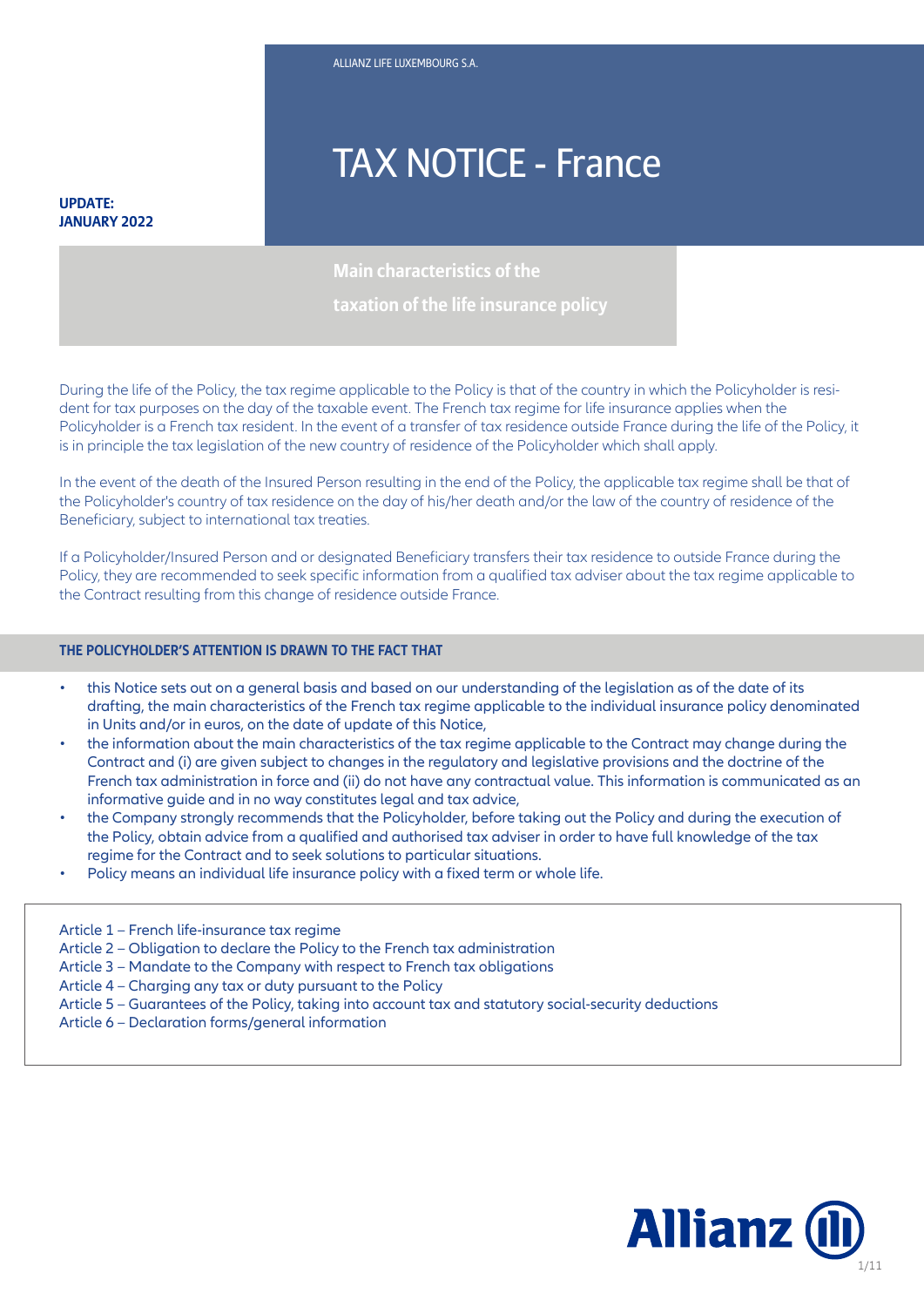## **ARTICLE 1 - FRENCH LIFE INSURANCE TAX REGIME**

## ARTICLE 1.1 TAX ON INSURANCE AGREEMENTS

Life insurance policies and similar insurance policies including life annuity contracts - with the exception of insurance policies in the event of death taken out as collateral for the repayment of a loan from 1 January 2019 or renewed or renegotiated from the same date when this has the effect of the extension, increase or reduction of the premium or insured capital - are exempt from tax on insurance agreements in accordance with the provisions of Article 995 paragraph 5 of the French General Tax Code (hereinafter "CGI").

### ARTICLE 1.2 - TAX TREATMENT OF WITHDRAWAL/MATURITY OF POLICY IN CASE THE LIFE INSURED PERSON **LIVES**

At the end of the Policy, if the Insured Party is alive, and only if the Policyholder(s) is a/are Beneficiary(ies) in the event that the Insured Party is still alive, or in the event of the partial or total surrender of the Policy (whole life or fixed term), taxation of the income<sup>1</sup> will differ depending on whether it is from premiums paid since 27 September 2017 or before that date, and based on the length of the contracts.

## ARTICLE 1.2.1 INCOME ATTACHED TO PREMIUMS PAID UP UNTIL 26 SEPTEMBER 2017

#### ARTICLE 1.2.1.1 INCOME TAX ("IR")

At the end of the Contract, in the event that the Insured Party is still alive, in the case of a fixed-length contract, or in the event of the total of partial surrender of the Contract, the income attached to premiums paid through 26 September 2017 will be subject to income tax under the conditions of common law and based on a sliding scale. The Beneficiary(ies) if the Insured Person is alive or the Policyholder(s), depending on the case, must declare all income in their annual income tax return no. 2042.

## ARTICLE 1.2.1.2 PFL OPTION (*PRÉLÈVEMENT FORFAITAIRE LIBÉRATOIRE*) (WITHHOLDING TAX)

According to the terms of Article 125 D of the CGI [General Tax Code], the Policyholder(s) or Beneficiary(ies) in the event that the Life Insured Person is still alive can opt to pay the PFL tax under the conditions of Article 125-0 A II of the CGI at a rate of:

- 35% of the amount of the income if the surrender occurs before the 4th anniversary of the first remittance,
- 15% of the amount of the income if the surrender occurs as of the 4th anniversary of the first remittance through the day before the 8th anniversary of the first remittance,
- 7.5% of the amount of the income if the surrender occurs as of the 8th anniversary of the first remittance. (see also Article 1.2.3.2 of this Notice)

The option for the PFL is irrevocable.

In the event that the Policyholder has signed a Mandate in favour of the Company, the latter deducts the PFL on behalf of the Policyholder and pays it directly to the French tax authorities.

## ARTICLE 1.2.2 INCOME ATTACHED TO PREMIUMS PAID AS OF 27 SEPTEMBER 2017

Income attached to premiums paid as of 27 September 2017 is taxed in two stages:

- in the year it is paid, it results in a flat tax ("PFNL") received as an instalment;
- the following year (at the time of filing the French tax return), they are subject either to the PFU or, on a global option by the Policyholder, to the sliding income tax scale, subject to deduction of the tax withheld at source in respect of the PFNL.

<sup>1</sup> Difference between the amount of benefits paid by the Company and the amount of premiums remitted pursuant to the Contract.

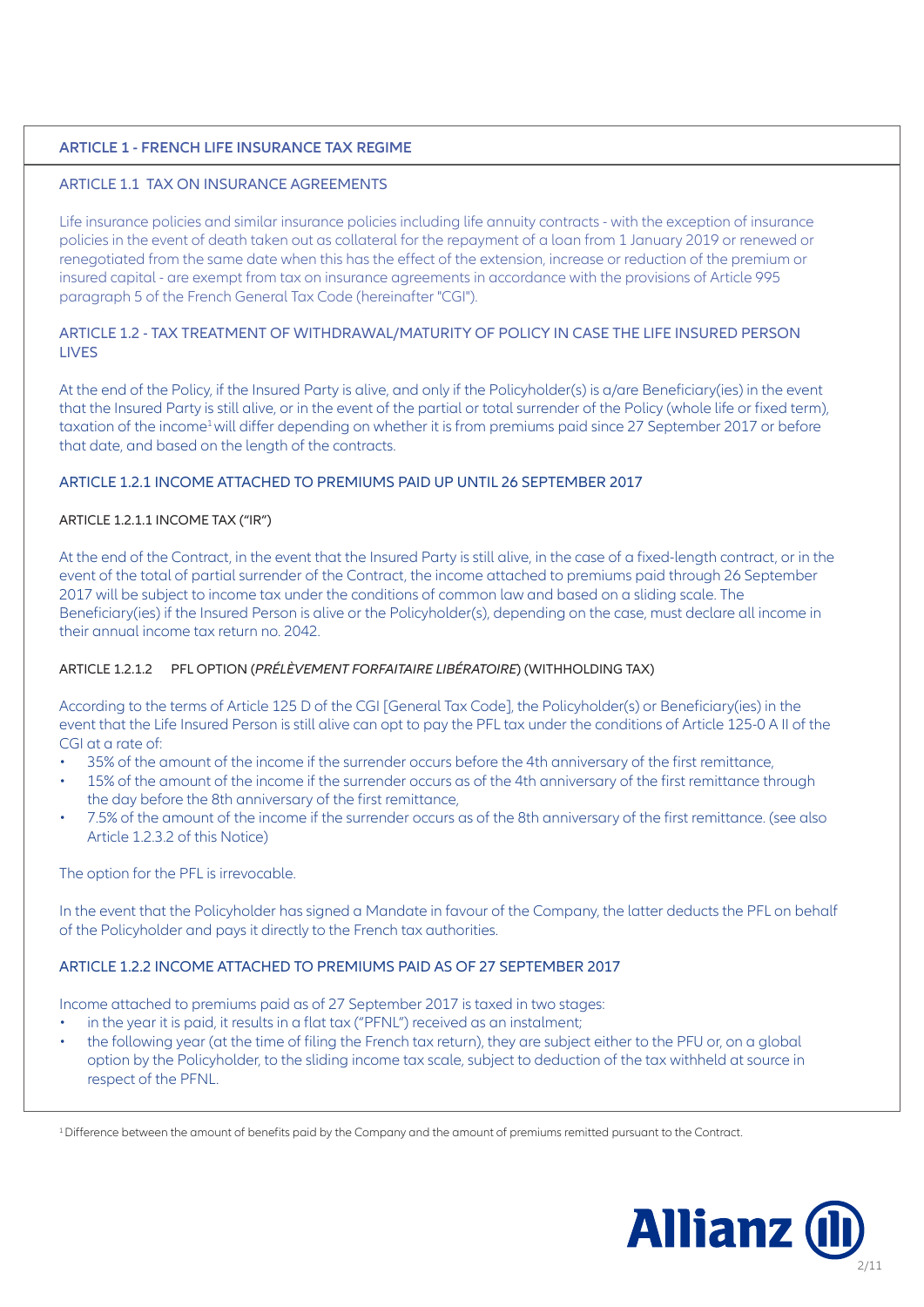#### ARTICLE 1.2.2.1 STAGE 1: FLAT-RATE WITHHOLDING TAX ("PFNL")

Income is subject to it when paid to the PFNL.

In the event that the Policyholder has signed a Mandate in favour of the Company, the latter deducts the PFNL on behalf of the Policyholder and pays it directly to the French tax authorities.

The PFNL is payable:

- at the rate of 7.5% if the contract is for eight years or more
- at the rate of 12.8 % if the contract is for less than eight years.

The PFNL is not applicable to income paid by companies outside of France to persons whose taxable income for the next-to-last year was less than €25,000 (single, divorced or widowed) or €50,000 (taxpayers filing jointly).

#### ARTICLE 1.2.2.2 STAGE 2: DEFINITIVE TAXATION

During this second stage, even in the presence of a French Tax Mandate signed by the Policyholder in favour of the Company, it is up to the Policyholder and him or her alone to declare their income and, where applicable, to pay the taxes and duties. The Company does not intervene.

#### A. Surrender or settlement as of the eighth anniversary of the first remittance

At the time of filing the tax return, the income is subject to the single flat-rate levy ("PFU") or, on a global option exercised by the Policyholder, according to the sliding scale2 .

The PFU shall be charged at 7.5% if the total amount of the non-surrendered premiums paid on all the contracts it holds<sup>3</sup> does not exceed €150,000. Premiums paid on a life insurance policy taken out with a Luxembourg company are included in the total premiums paid.

When the amount of unredeemed premiums paid is in excess of €150,000, the 7.5% rate is applied pro rated to the asset amount up to €150,000. The additional amount is taxed at the rate of 12.8%. Prorating is determined based on application of the following quotient:

- numerator: €150,000 (reduced by the amount, net of redemptions, of the premiums paid before 27 September 2017)
- denominator: the amount of premiums paid since 27 September 2017 (net of redemptions).

Where payments not yet redeemed before 27 September 2017 exceed €150,000, all income is therefore taxable at 12.8%.

The PFNL withdrawn at source is imputed to the income tax due for the year of the transaction. If it exceeds the tax due, the excess is returned by the Treasury.

#### b. Surrender or settlement before the eighth anniversary of the first remittance

At the time of filing the tax return the year following the redemption, the income is subject to the PFU of 12.8% or, on a global option exercised by the Policyholder, at the income tax sliding scale.

The PFNL withdrawn at source is imputed to the income tax due for the year of the transaction. If it exceeds the tax due, the excess is returned by the Treasury.

 $^3$  Amount of payments by the Policyholder on all the contracts (or warrants) signed by it and which, on 31 December of the year preceding the operative event (term or redemption), have not already been repaid in capital. In the event that ownership of the contract is divided, the premiums paid will only be taken into account for the determination of the threshold applicable to the usufructuary.



<sup>2</sup> This choice must be made on all of the Policyholder's movable income and not only on the proceeds of the life insurance policy.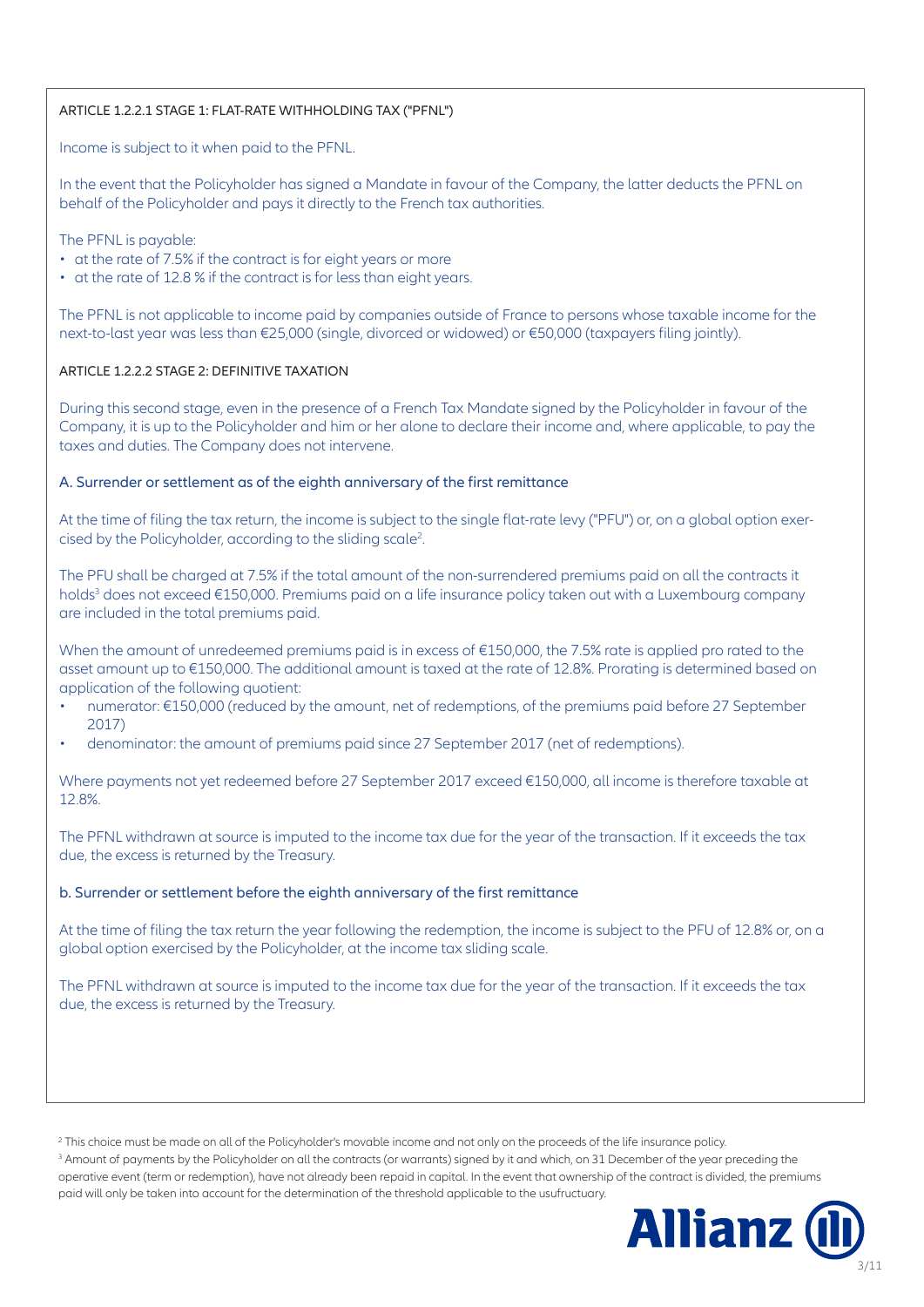# ARTICLE 1.2.3 COMMON CLAUSES

## ARTICLE 1.2.3.1 SOCIAL SECURITY CONTRIBUTIONS

The income is subject to social security contributions at the global rate of 17.2 % broken down as follows:

- CSG at a rate of 9.2% in accordance with Articles 1600-0 E of the CGI and L-136-8 of the French Social Security Code,
- CRDS at the rate of 0.5% in accordance with Article 1600-0 J of the French General Tax Code and Article 19 of Order No. 96-50 of 24 January 1996,
- Solidarity deduction at a rate of 7.5% in accordance with Article 235b of the French General Tax Code.

For more details see article 1.3 below.

#### ARTICLE 1.2.3.2 ALLOWANCES

In the event of surrender or termination after eight years, the income is only subject to (i) income tax based on the sliding scale or, optionally, to the PFL and/or (ii) the PFU or, optionally to the sliding income tax scale, after application of an annual allowance of €4,600 (single persons) or €9,200 (couples filing jointly).

For the taxation of income related to payments up until 26 September 2017, when the Policyholder opts for the PFL, the allowance is not directly deducted from the taxable base but it is granted in the form of a tax credit when the income tax return is filed in the year following the levy.

This single allowance applies to all of the income of taxable contracts in the name of a single tax household. It is first applied to income linked to premiums paid before 27 September 2017, then to income linked to premiums paid after that date, on the portion taxable at 7.5%, then on that taxable at 12.8%.

#### ARTICLE 1.2.3.3 EXEMPTIONS

#### a. Exemptions resulting from certain events

French legislation provides for cases of exemptions. We advise you to contact your tax advisor for more information.

## b. Contracts transferred to a pension fund

In accordance with Article 125-0 A, I-1°-para. 7 of the CGI, in the event of a total or partial surrender of a life insurance policy of eight years or more, the proceeds of such surrender shall be exempt up to €9,200 (couples filing jointly) or €4.600 (individuals, divorced, widows, married couples or civil unions filing separately), when the following conditions are met:

- the surrender must take place before 1 January 2023;
- the policyholder must be under 57 years of age;
- all amounts received from the surrender must be paid into a pension fund before 31 December that same year.

The application of the exemption to the income relating to the various premiums of the Policy follows the same priority rule as the annual allowance provided for in article 1.2.3.2 of this Notice. The annual allowance applies, where applicable, to income not exempted from the Policy, according to the same priority rule.

## ARTICLE 1.2.3.4 PFL AND PFNL DECLARATION AND PAYMENT OBLIGATIONS

The declaration obligations for the payment of PFL, PFNL and social security contributions must be carried out by:

- the Policyholders in case of partial or total surrender,
- the Policyholder Beneficiaries upon expiry of the Contract if the Insured Party is still alive (only for contracts with a fixed term),

and this, under its sole responsibility, by means of a declaration no. 2778 to be filed within the first fifteen days of the month following the month during which the income is collected or credited to the account.

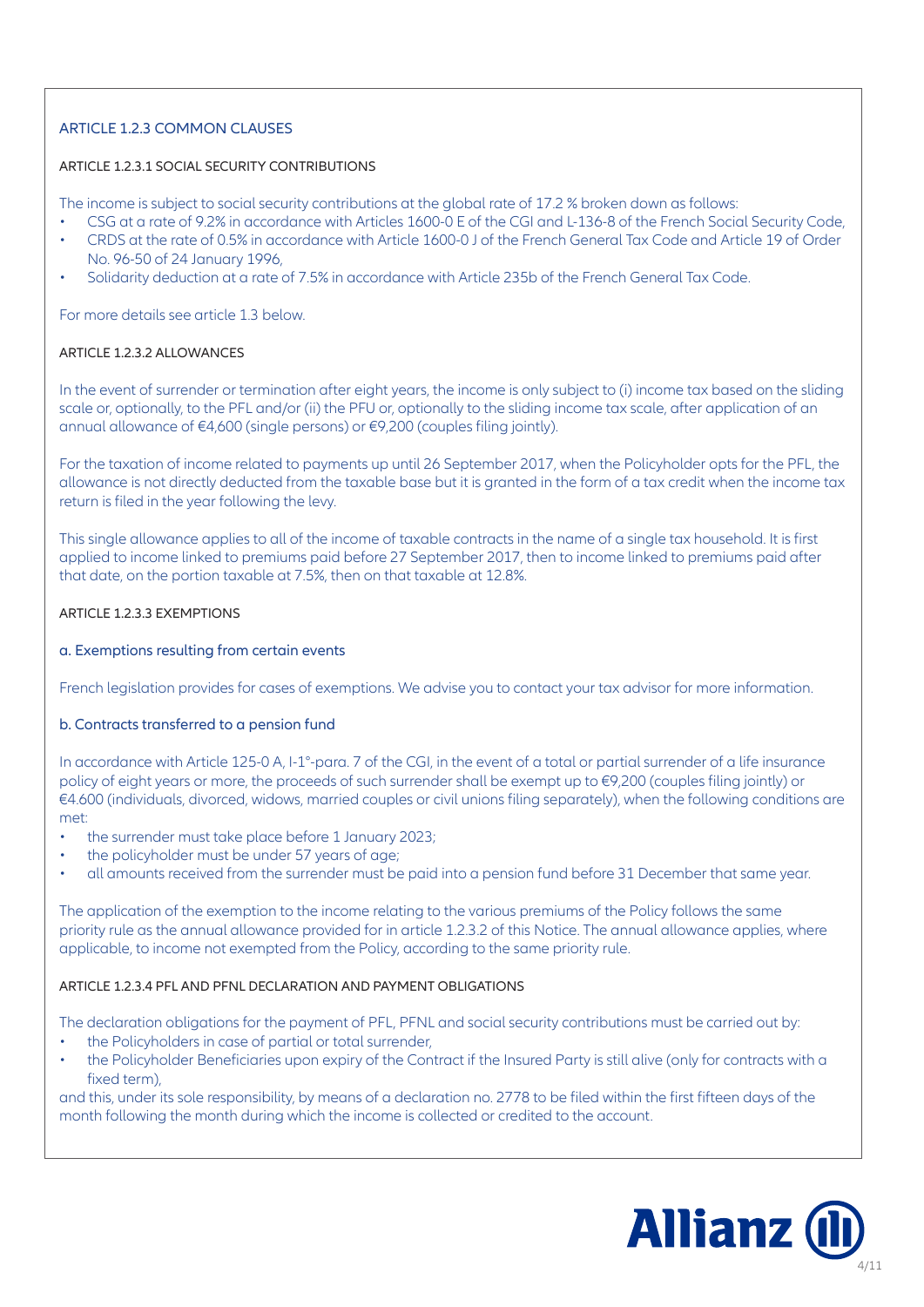If the PFL and PFNL declaration and payment are not received by the fifteenth of the month following the payment of the income, the income will be subject to income tax under the conditions of common law.

Declaration No. 2778 must contain the following information:

- the nature and amount of income, income and subject to the PFNL and the nature and amount of income, proceeds and gains subject to the PFL option,
- the amount of the contributions due,
- the amount of the social security contributions and deductions due,
- the name and address of the person in IV of Article 125 D of the above-mentioned CGI who is mandated by the taxpayer to carry out, in their name and on their behalf, all declaration and payment formalities for said deduction, as well as their identification number in the event of the conclusion of the agreement with the French tax administration provided for in VI of the same Article 125 D of the CGI.

However, the reporting and payment obligations under the PFL, the PFNL and the social security contributions may be delegated to the Company by the signature of the Policyholders and/or the Beneficiaries in the event that the Insured Party of the Mandate lives in respect of the French tax obligations.

The Mandate specifies the information that the Company sends to the Tax Administration and the payment obligations that the Company will provide in the name and on behalf of the Policyholders and/or the Beneficiaries in the event that the Insured Party lives.

#### ARTICLE 1.2.3.5 INFORMATION COMMUNICATED BY THE COMPANY

The Company communicates to the Policyholder(s) in case of surrender or to the Beneficiary(ies) upon expiry of the Contract if the Insured Party is still alive all information and documents allowing them to declare the income, where applicable surrendered, according to the applicable French taxation system.

ARTICLE 1.3 TAXATION OF SOCIAL CONTRIBUTIONS OF INCOME ATTACHED TO A EURO-DENOMINATED FUND (for policies investing in Euro-denominated Fund)

The share of income (interest paid at the guaranteed interest rate and any participation in the profits) attached to a Euro-denominated Fund under the Contract, is liable for social security contributions for which the rates are stated in 1.2.3.1 above when it is credited to the account.

## ARTICLE 1.3.1 COLLECTION PROCEDURES

## ARTICLE 1.3.1.1 DECLARATION MADE BY THE POLICYHOLDER(S)

Subject to international tax agreements, the social-security contributions due by the Policyholders are declared and paid through declaration n°2778, with only the lines relative to social-security deductions having to be completed by the Policyholders and must be presented by the Policyholders to the corporate tax department of the place of their residence within fifteen days of the month following the income related to the Euro-denominated Fund in the Contract being credited to the account.

#### ARTICLE 1.3.1.2 DECLARATION MADE BY THE COMPANY ON BEHALF OF THE POLICYHOLDERS

These reporting and payment obligations referred to in Article 1.3.1.1 above may be delegated to the Company by the signature of the Policyholders and/or Beneficiaries of the Mandate in respect of the French tax obligations.

## ARTICLE 1.3.2 RESTITUTION MECHANISM

In the case where, at the time of the total or partial withdrawal of the Contract or at maturity of the Contract when the Insured Party is alive or deceased leading to the end of the Policythe amount of social security contributions paid on the income attached to the Euro-denominated Fund is greater than the amount of the social security contributions calculated at that date on all of the income from the Contract, the excess social security contributions paid may be claimed from the tax administration.

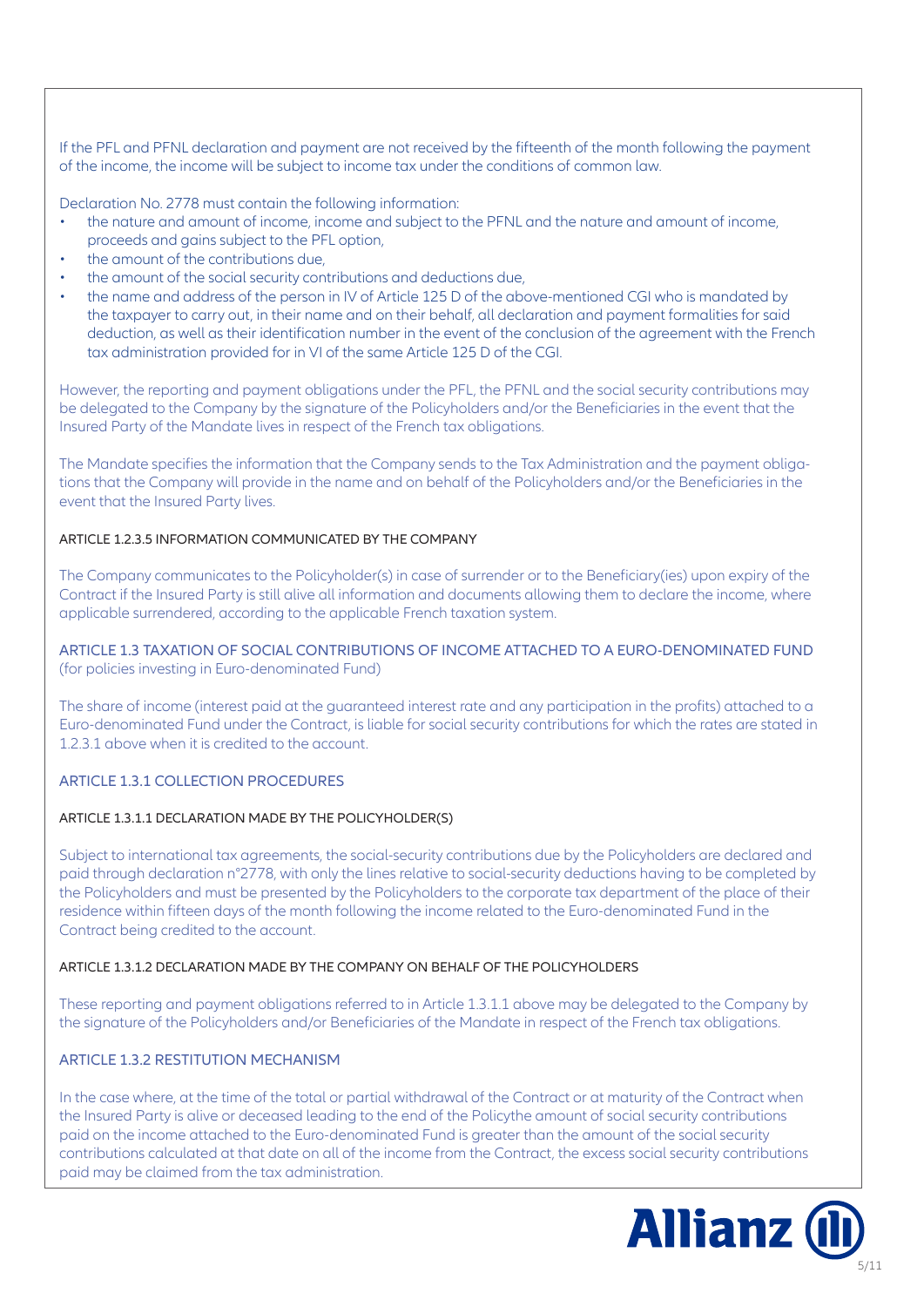## ARTICLE 1.3.2.1 RESTITUTION CLAIMED BY THE POLICYHOLDER(S)

In the case where the Policyholders themselves made the declaration according to the procedures described in Article 1.3.1.1, they must claim the reimbursement of the excess social security contributions paid to the tax administration by making an administrative appeal. These administrative appeals must be submitted, according to the case, by the Policyholders or the Beneficiaries of the Contract at the corporate tax departments of their place of domicile.

## ARTICLE 1.3.2.2 RESTITUTION BY THE COMPANY

In the case where the Company has made the declaration and payment of the social-security contributions as representative of the Policyholders according to the procedures described in article 1.3.1.2, the excess social-security contributions paid, ascertained at the time of the total or partial withdrawal of the Contract or at maturity of the Contract when the Life assured Party is alive or deceased leading to the end of the Policy, is re-paid by the Company directly to the Contract by crediting the amount corresponding to the outstanding amount relating to the Euro-denominated Fund.

However, the Company will have the option to make this repayment by direct payment to the Policyholders or Beneficiaries, subsequent to the payment of benefits pursuant to the Contract. The sum thus returned is considered as the restitution of an excess payment and does not constitute a taxable base.

ARTICLE 1.4 LIABILITY IN THE EVENT OF DEATH OF THE INSURED PERSON (Life insurance policies underwritten since 13 October 1998)

## ARTICLE 1.4.1 APPLICABLE TAX REGIME

The taxation of the capital paid in case of the death of the Life assured Party entailing the maturity of the Contract depends, for the application of the life-insurance tax regime, on whether or not a beneficiary clause exists identifying the Beneficiaries in the event of death and the share that will be allocated to them. Based on article L. 132-11 of the insurance Code, in the absence of designation of a beneficiary or when the compensation is stipuated for the Policyholder when he/she is the Life assured Party, it forms part of the estate of the latter and is taxed under the conditions of general law.

However, when the amounts are stipulated as payable, upon death of the Life assured Party entailing Contract maturity, to determined Beneficiaries or those to be determined according to the scope of the law and applicable case law, they do not form part of the estate of the Life assured Party.

In the case of the death of the Insured Party entailing Contract maturity, the designated Beneficiary(ies) will, subject to the exemptions below, be taxed according to the age of the Insured Party at the time of the remittance of the initial Premium or the remittance of each supplementary Premium under the following conditions:

## Premiums remitted before the Insured Party reaches the age of 70 (Article 990 I of the CGI):

The tax provided for in Article 990I of the French General Tax Code is due when:

- the Beneficiary, on the day of the death of the Insured Person resulting in the termination of the Contract, is a tax resident in France within the meaning of Article 4 B of the French General Tax Code and has been resident for at least six years during the ten years preceding the death of the Insured Person; OR
- the Insured Person has, at the time of his/her death (when his/her death results in the settlement), his or her tax residence in France within the meaning of Article 4 B of the French General Tax Code.

In principle, the international tax treaties on inheritance tax concluded by France are not applicable to the tax provided for in Article 990 I of the French General Tax Code if it is a specific tax ("sui generis") and not a transfer tax free of charge.

The death benefit (or the equivalent in euros of the securities issued to the Beneficiary(s) in the event of settlement in securities) shall be subject, up to the amount owed to each Beneficiary which exceeds EUR 152,500 (all contracts combined on the head of the same Insured) to:

- a deduction equal to 20% for the portion less than or equal to €700,000 and
- a deduction equal to 31.25% for the portion above that threshold.

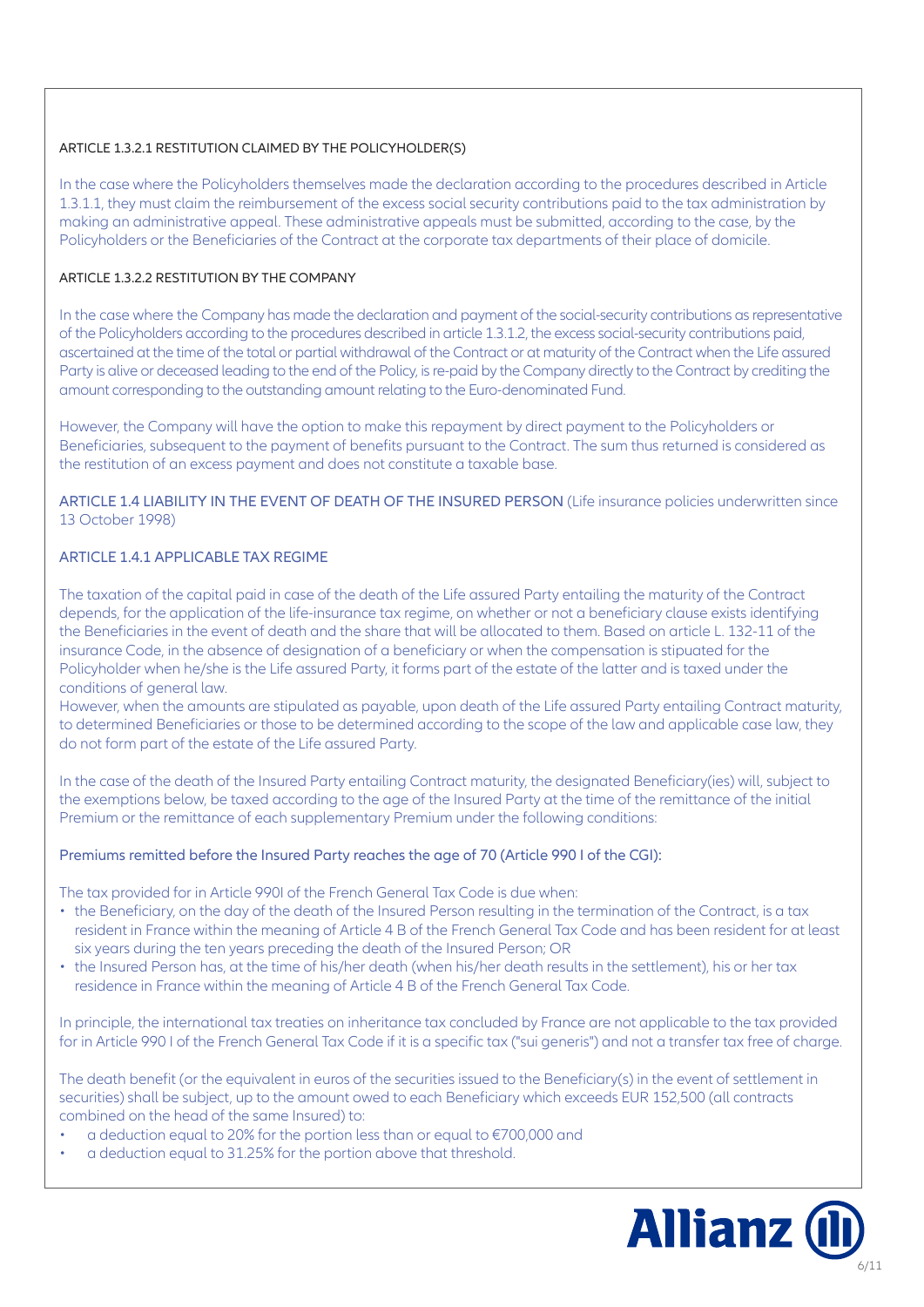Each Beneficiary must provide the Company with a sworn statement indicating the amount of the allowances already applied to the sums, annuities or values of any kind received from one or more insurance organisations and assimilated to the death of the same Insured Person.

#### The basis for the withholding tax consists of:

- for redeemable contracts, of the amounts, annuities and securities corresponding to the redeemable portion (surrender value on the day the Insured Party dies or, if it is a fixed-term contract, the surrender value on the day the amounts are paid) and of the premiums for the non-redeemable portion;
- for non-redeemable contracts, of the annual premium or of the premium paid on signature of the Contract in the case of a single premium.

In case the beneficiary clause is divided, the allowance and the amount of the outright deduction apply between the bare owner and the usufructuary, prorated to their share, based on the scale of Article 669 of the CGI. As many allowances should be applied as there are usufructuary/ bare-owner pairs. If there are several bare owners, each one shares an allowance with the usufructuary based on the taxes of each in application of the scale provided for in the above-mentioned Article 669. In this situation, the usufructuary may nevertheless benefit in total only from a maximum reduction of EUR 152,500 on all death benefits received on the basis of life insurance policies due to the death of the same insured person. When one of the Beneficiaries listed in the contract is exempt (see below), the fraction of the allowance not used by the exempt Beneficiary does not benefit the other Beneficiaries designated in the Contract.

#### Premiums remitted after the Insured Party reaches the age of 70 (Article 757 B of the CGI):

The death transfer duties provided for in Article 757 B of the French General Tax Code are due when the Insured Person has, at the time of his/her death (when his/her death results in settlement), his or her tax residence in France within the meaning of Article 4 B of the French General Tax Code.

The capital payable upon death (or the equivalent value in euros of securities presented to the Beneficiaries in case of settlement in securities) corresponding to the fraction of premiums remitted after the Insured Party reached seventy (70) years of age is subject to inheritance tax according to the relationship of the Beneficiary with the Insured Party after an allowance of €30,500. This is a global allowance, regardless of the number of Beneficiaries or the number of contracts (life insurance and pension funds) concluded on a given Insured Party and it is divided, if applicable, in proportion to the share coming to each Beneficiary in the taxable premiums. In case there is more than one Beneficiary, the share going to exempt persons (see above) is not taken into account in dividing the allowance of €30,500 between the different Beneficiaries.

In the event of a divided beneficiary clause, the allowance (or portion of the allowance, in the presence of other beneficiaries and/or other contracts) is shared between the usufructuary and the bare owner based on the scale in Article 669 of the CGI.

Death benefits paid to the following Beneficiaries are also exempt:

- the surviving spouse of the Insured Party (Article 796-0 bis of the CGI),
- a partner bound to the Insured Party by a French civil partnership contract (PACS) (Article 796-0 a of the CGI),
- the brother/sister of the Insured Party, who is single, widowed, divorced or separated and living apart, on the dual condition that (i) they are over 50 years old at the time of the opening of the succession procedure and suffer from a disability which makes it impossible for them to earn enough to meet their daily needs, and (ii) they have lived continuously with the Insured Party for the five years preceding the latter's death (Article 769-0 ter of the CGI).

Liability of capital gains from the Contract to social security contributions: The social-security contributions covered by article 1.2.3.1 of the present Memorandum are applicable in case of the death of the Life Insured Party entailing Contract maturity when the Policyholder is a resident for tax purposes in France.

ARTICLE 1.4.2 INFORMATION COMMUNICATED DIRECTLY BY THE COMPANY OR VIA THE THIRD-PARTY REPRESENTATIVE DESIGNATED BY IT (when the tax regime applicable is that of Article 990 I of the General Tax Code)

The Company, either directly or indirectly, via the authorised representative it has designated, is bound to pay the outright deduction of 20 % and of 31.25 % specified in article 990 I of the General Tax Code (Code général des impôts -

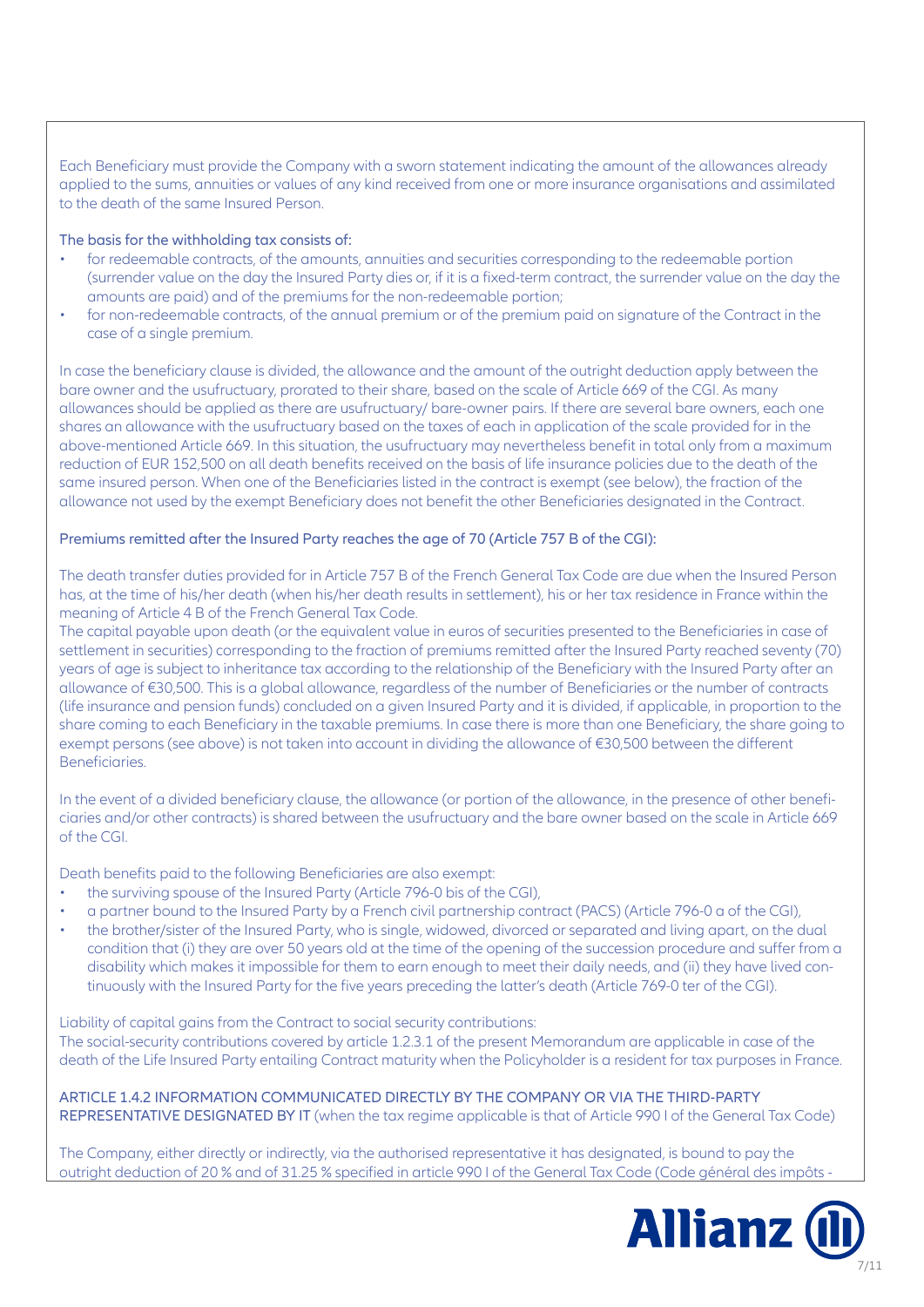## "CGI"), this payment alone releasing liability with respect to the French tax authorities.

Prior to the payment of benefits by the Company to the Beneficiaries and the settlement of the aforementioned outright deduction, the Company, directly or indirectly via the representative that it designates, is bound to send the following information to the French tax Administration within 60 days following knowledge of the death of the Insured Party, according to the terms of articles 806 IV of the CGI, 292 B of the CGI, 306-0F and 370 C of appendix II of the CGI:

## A. General Information relating to the Contract:

- the registered address of the Company,
- the type of Contract,
- the Date of conclusion of the Contract,
- the Contract number,
- the last names, first names, dates and places of birth and home addresses of the Policyholder(s) who are natural persons and the company name, head office address and SIREN or RNA number of Policyholder(s) who are legal entities,
- the last names, first names, dates and places of birth, and home addresses of the Insured Party(ies),
- the date of death of the Insured Party resulting in the maturity of the Contract,
- in the event of the Policyholder's death not resulting in the maturity of the Contract, the date of death and last names, first names, dates and places of birth, and home addresses of the assign(s),
- the last names, first names, dates and places of birth, and home addresses of the natural person Beneficiaries,
- the company name, head office address and SIREN or RNA number of Beneficiaries who are legal entities,
- the total of all amounts, annuities and assets due to be paid to each Beneficiary,
- in the event of the division of the beneficiary clause, the status of bare owner or usufructuary of the Beneficiaries concerned and the share of any amounts, annuities and assets payable to them.

## B. The following must be communicated for each Beneficiary:

- the calculation basis for the withholding tax,
- the amount of the various allowances applied.
- the amount of withholding tax deducted in respect of amounts, annuities and assets payable to each Beneficiary,
- the Conclusion Date and number of the Contract and any rider(s) with an economic impact on the Contract,
- for the redeemable portion of each Contract, the share of the surrender value on the date of the Insured Party's death resulting in maturity of the Contract corresponding to amounts, annuities and assets payable in respect of premiums paid from 13 October 1998; for the redeemable fraction of each contract containing a clause stipulating deferred payment of the capital by the insurer to the Beneficiary, the surrender value determined on the date of payment of any amounts, annuities and assets payable,
- for the non-redeemable portion of each Contract, the proceeds resulting from multiplication of the amount of death benefit due, reduced by the amount of the surrender value on the date of death of the Insured Party, for the mortality rate corresponding to the age of the Insured Party at the time of death in the mortality table applicable on that date, the annual premium or amount of the single premium paid at the time of subscription of the Contract, if this occurred on or after 13 October 1998.

The aforementioned obligations may, as specified, be sub-delegated by the Company to a third-party representative that it designates, an option that the Policyholders or the Beneficiaries expressly and irrevocably accept.

## ARTICLE 1.4.3 INFORMATION COMMUNICATED BY THE COMPANY AND BY THE BENEFICIARY(IES) IN THE EVENT OF DEATH OF THE INSURED PARTY (when the tax regime applicable is that of Article 757 B of the General Tax Code)

## Declaration obligations incumbent on the Beneficiaries

According to the terms of article 292 A of appendix II of the CGI, the Beneficiaries of life-insurance contracts must declare, under the conditions set for inheritance declarations, all of the contracts concluded on a given Life assured Party pursuant to which premiums were paid after their 70th birthday. The Company is thus bound to communicate to

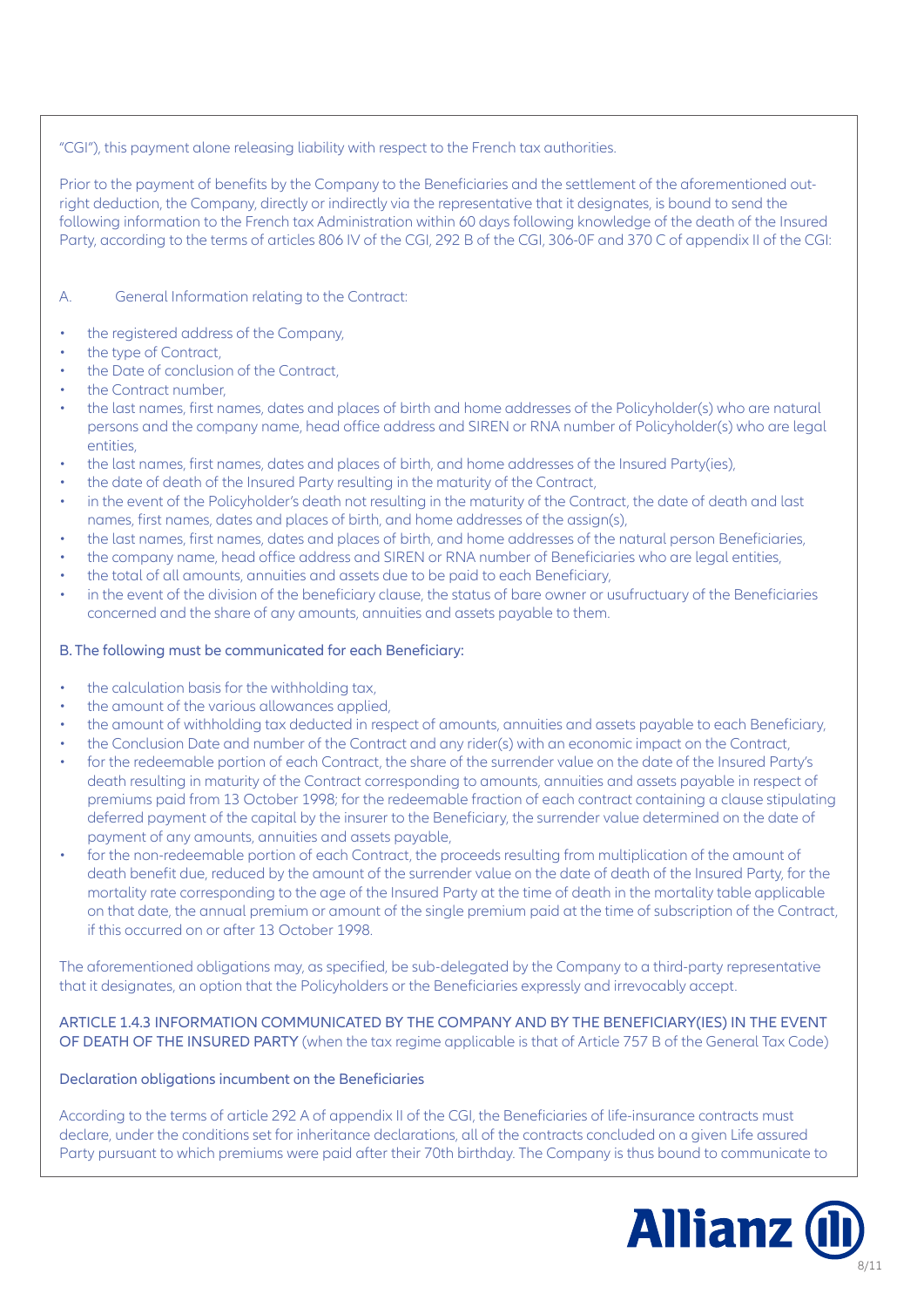the Beneficiaries, upon request from them, this information in relation to the Contract (the date of subscription and the amount of premiums remitted after the seventieth birthday of the Life assured Party).

If the Beneficiary of the Contract has the capacity of heir, legatee or donee, this information must be shown on the detailed declaration that he/she must file in application of the provisions of article 800 of the CGI for all of the hereditary assets that he/she receives. Certain persons are exempt from this detailed declaration (see I, 1° and 2° of article 800 of the CGI).

If the Beneficiary of the Contract is not an heir, donee or legatee of the deceased, he/she must file a declaration of inheritance under the conditions and deadlines of general law.

A form n° 2705-A for the partial declaration of inheritance can be used to declare life-insurance contracts for which premiums were paid after the 70th birthday of the Life assured Party. This partial inheritance declaration includes the date of underwriting the policies, the designation of the Beneficiary(ies), indication of their relationship with the deceased, the amount of benefits paid. Returning this partial declaration of inheritance authorises the Company to proceed with payment of the capital due upon death if the other conditions are satisfied.

#### Declaration obligations incumbent on the Company

According to the terms of II of article 292 B of appendix II of the CGI, the Company must, within sixty days following the day when it became aware of the death of the Life assured Party leading to the maturity of the Contract, send the Tax Authorities the information specified in A/ of article 1.4.2 also indicating the amount of premiums paid after the 70th birthday of the Life assured Party and their distribution between each of the Beneficiary(ies) for each Contract.

Except when they are payable to the surviving spouse or surviving civil partner, the Company may pay any amounts, annuities or emoluments whatsoever only under the conditions specified in paragraph III of article 806 of the CGI, namely:

- upon presentation by a Beneficiary of a certificate delivered cost-free by the tax accountant certifying that inheritance tax has been paid or is not payable,
- by paying, upon written request from the Beneficiary(ies), all or part of the amounts due by them to pay inheritance tax, at no charge. In this case, the amount of the taxable sums corresponding to the premiums paid after the 70th birthday of the Insured Party, after deducting the €30,500 allowance, is shown in the inheritance declaration,
- on production of a certificate delivered by the tax officer certifying that a declaration has been filed containing the references of the life insurance contract(s) and the information specified by Article 292 A of Appendix II of the CGI and after having satisfied the obligations specified by I. of Article 292 B of Appendix II of the CGI (see above), when the amount payable by the Company does not exceed €7,600, that it must be paid to the surviving spouse or to the direct heirs who do not have their actual or legal residence in another country and a written request from the Beneficiary(ies) declaring that all compensation does not exceed €7,600.

The tax officer competent to deliver the aforementioned certificates is the one in the tax service where the declaration of inheritance must be filed (at the tax office of the domicile of the deceased, whatever the situation of the securities or property to be declared).

So as not to delay the payment of compensation to the Beneficiaries, the certificate of payment of taxes is delivered, if applicable, covering a partial inheritance declaration including only the insurance compensation, the payment being temporarily limited to the taxes due on the taxable fraction of this compensation.

The aforementioned obligations may be sub-delegated by the Company to a third-party representative that it designates, an option that the Policyholders or the Beneficiaries expressly and irrevocably accept.

ARTICLE 1.4.4 METHODS OF COMMUNICATION OF INFORMATION BY THE COMPANY (Articles 757 B and 990 I of the CGI)

The declaration of the information specified in articles 1.4.2 and 1.4.3 above is done by the Company, within sixty days of the date of when the Company learns of the Insured Party's death resulting in the expiry of the Contract.

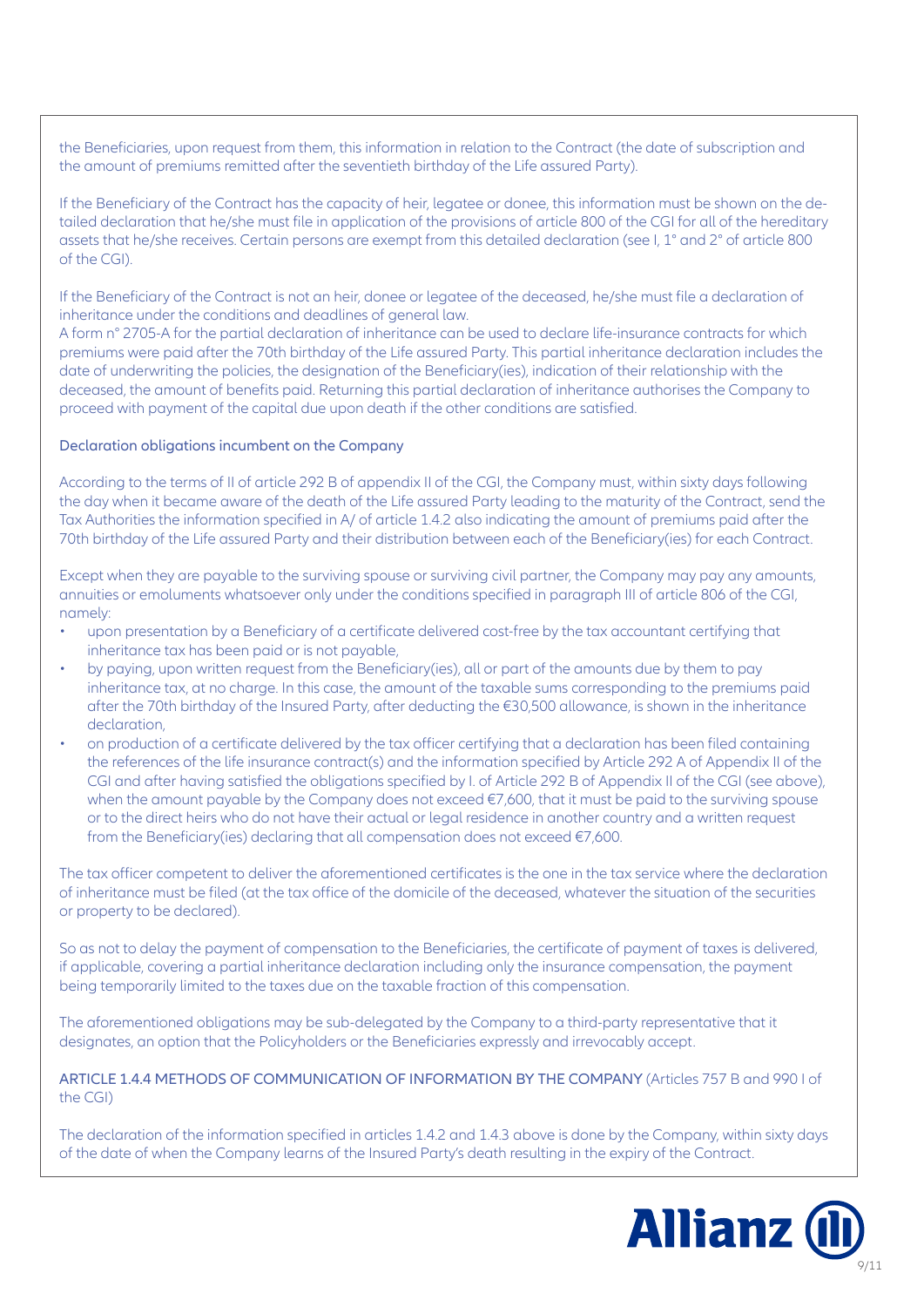If certain elements cannot be declared within sixty days of the date when the Company learns of the Insured Party's death resulting in the expiry of the Contract or in case of a modification of the elements that must be declared by the Company, a new declaration containing the modified elements is done under the same conditions as previously described, within sixty days of when the Company learns of these new elements or modifications.

ARTICLE 1.4.5 DECLARATION AND PAYMENT OBLIGATIONS OF THE BENEFICIARY(IES) IN CASE OF THE INSURED PARTY (in relation to social security contributions in case of the death of the Insured Party)

The social-security contributions due in case of the death of the Life assured Party entailing Contract maturity must be declared and paid by any Beneficiary resident for tax purposes in France using form n°2778 (only the lines of the form relevant to social-security contributions should be filled in) at the corporate tax department of the place of their domicile within fifteen (15) days of the month following notification to the persons concerned of their capacity of Beneficiary by the Company, or of the payment of the amounts by the Company.

## ARTICLE 1.5 PROPERTY WEALTH TAX ("IFI")

For Policyholders who are residents of France for tax purposes as of 1 January of the year of taxation and subject to the IFI, the surrender value of the Contract as of 1 January of the year of taxation must be reported on their IFI declaration for the fraction of its value representative of Unit-Linked Funds made up of real estate assets located in France or outside France within the scope of the IFI and mentioned in article 965 of the CGI, assessed under the conditions of the same article 965 and article 972 bis of the CGI.

## **ARTICLE 2 - OBLIGATION TO DECLARE THE POLICY TO THE FRENCH TAX ADMINISTRATION**

Pursuant to Article 1649 AA of the French General Tax Code and Article 344C of Appendix III of the General Tax Code as amended by Decree 2021-184 of 18 February 2021, the Policyholder who entered into a Contract with the Company is required to attach when filing its annual income tax return No. 2042 in France, form no. 3916-3916 bis duly completed stating:

- the address of the registered office of the Company;
- the identification of the subscriber to the Contract: last name, first name, date and place of birth, address;
- the name of the Contract, its references and main characteristics (type of risks covered: life, death, combined, premium payment procedures and services provided by the insurer);
- the effective date of the Contract;
- the duration of the Contract. It should be noted that, with respect to the contracts with a cash guarantee in the event of life, this is the effective duration of the Contract. For contracts guaranteeing an annuity, the vesting date of the annuity must be provided;
- the reference, nature and effective dates of the amendments made;
- the total and partial surrender transactions carried out during the previous calendar year;
- the premium payment transactions carried out during the previous calendar year;
- the surrender value or the amount of guaranteed capital, including in the form of an annuity at 1 January of the tax year.

The Policyholder(s) is/are responsible for making the declaration and for its content.

These declaration obligations also apply when the Policyholder is a dependent of the taxpayer who is subject to the obligation to declare income annually, according to articles 196 to 196 B of the CGI (in particular minor children).

In the event of non-compliance with the provisions of article 1649 AA of the CGI (no declaration or erroneous declaration):